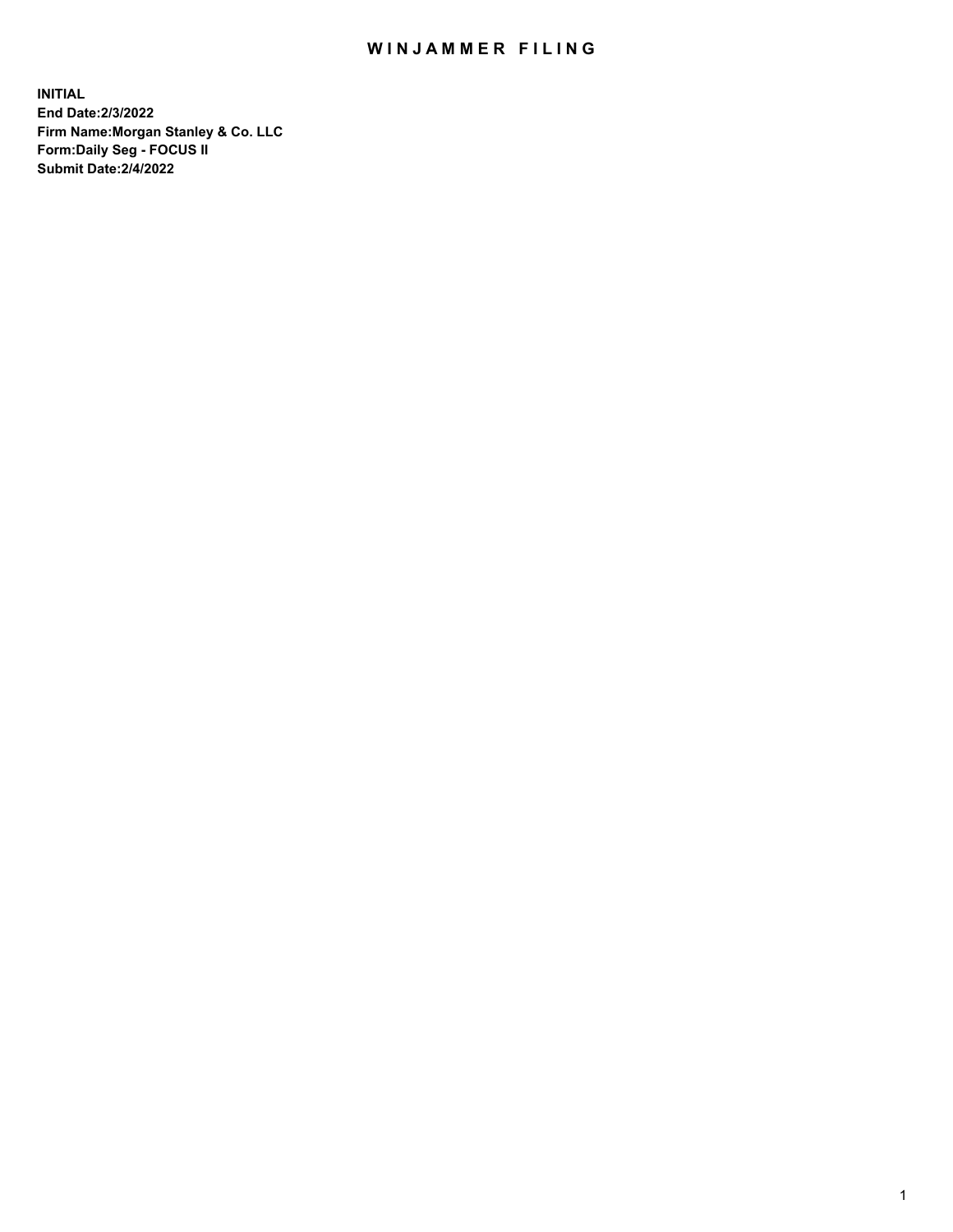**INITIAL End Date:2/3/2022 Firm Name:Morgan Stanley & Co. LLC Form:Daily Seg - FOCUS II Submit Date:2/4/2022 Daily Segregation - Cover Page**

| Name of Company                                                                                                                                                                                                                                                                                                               | Morgan Stanley & Co. LLC                                                     |
|-------------------------------------------------------------------------------------------------------------------------------------------------------------------------------------------------------------------------------------------------------------------------------------------------------------------------------|------------------------------------------------------------------------------|
| <b>Contact Name</b>                                                                                                                                                                                                                                                                                                           | <b>Ikram Shah</b>                                                            |
| <b>Contact Phone Number</b>                                                                                                                                                                                                                                                                                                   | 212-276-0963                                                                 |
| <b>Contact Email Address</b>                                                                                                                                                                                                                                                                                                  | Ikram.shah@morganstanley.com                                                 |
| FCM's Customer Segregated Funds Residual Interest Target (choose one):<br>a. Minimum dollar amount: ; or<br>b. Minimum percentage of customer segregated funds required:% ; or<br>c. Dollar amount range between: and; or<br>d. Percentage range of customer segregated funds required between: % and %.                      | 235,000,000<br><u>0</u><br><u>00</u><br>0 Q                                  |
| FCM's Customer Secured Amount Funds Residual Interest Target (choose one):<br>a. Minimum dollar amount: ; or<br>b. Minimum percentage of customer secured funds required:%; or<br>c. Dollar amount range between: and; or<br>d. Percentage range of customer secured funds required between:% and%.                           | 140,000,000<br><u>0</u><br>$\underline{0}$ $\underline{0}$<br>0 <sup>0</sup> |
| FCM's Cleared Swaps Customer Collateral Residual Interest Target (choose one):<br>a. Minimum dollar amount: ; or<br>b. Minimum percentage of cleared swaps customer collateral required:%; or<br>c. Dollar amount range between: and; or<br>d. Percentage range of cleared swaps customer collateral required between:% and%. | 92,000,000<br><u>0</u><br><u>00</u><br>00                                    |

Attach supporting documents CH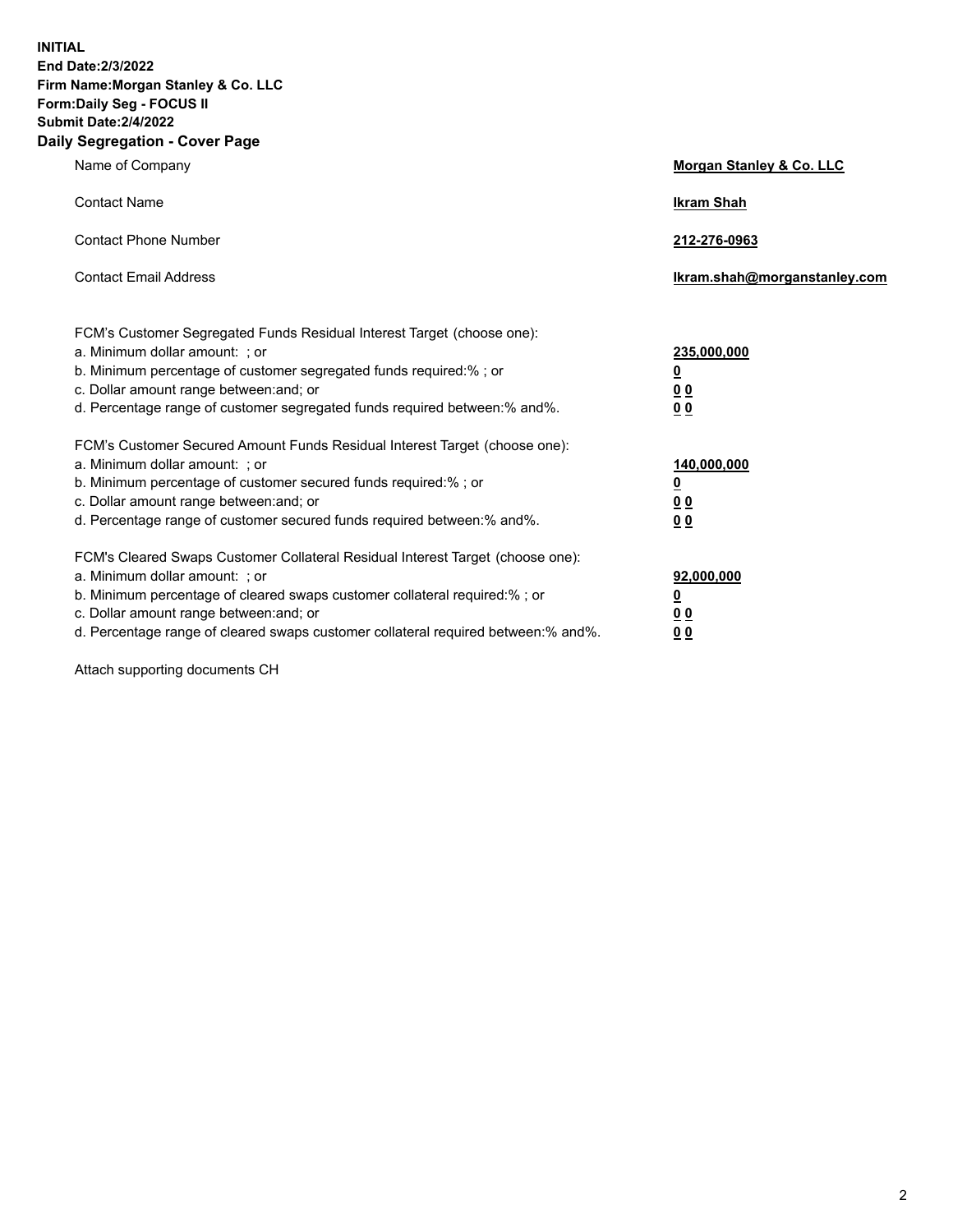|          | <b>INITIAL</b><br>End Date: 2/3/2022<br>Firm Name: Morgan Stanley & Co. LLC<br>Form: Daily Seg - FOCUS II<br><b>Submit Date: 2/4/2022</b><br><b>Daily Segregation - Secured Amounts</b> |                                                      |
|----------|-----------------------------------------------------------------------------------------------------------------------------------------------------------------------------------------|------------------------------------------------------|
|          | Foreign Futures and Foreign Options Secured Amounts                                                                                                                                     |                                                      |
|          | Amount required to be set aside pursuant to law, rule or regulation of a foreign                                                                                                        | $0$ [7305]                                           |
|          | government or a rule of a self-regulatory organization authorized thereunder                                                                                                            |                                                      |
| 1.       | Net ledger balance - Foreign Futures and Foreign Option Trading - All Customers<br>A. Cash                                                                                              | 5,188,903,396 [7315]                                 |
|          | B. Securities (at market)                                                                                                                                                               | 2,105,981,974 [7317]                                 |
| 2.       | Net unrealized profit (loss) in open futures contracts traded on a foreign board of trade                                                                                               | 974,151,034 [7325]                                   |
| 3.       | Exchange traded options                                                                                                                                                                 |                                                      |
|          | a. Market value of open option contracts purchased on a foreign board of trade                                                                                                          | 33,255,789 [7335]                                    |
|          | b. Market value of open contracts granted (sold) on a foreign board of trade                                                                                                            | $-20,415,959$ [7337]                                 |
| 4.<br>5. | Net equity (deficit) (add lines 1. 2. and 3.)                                                                                                                                           | 8,281,876,234 [7345]                                 |
|          | Account liquidating to a deficit and account with a debit balances - gross amount<br>Less: amount offset by customer owned securities                                                   | 53,185,411 [7351]<br>-51,165,762 [7352] 2,019,649    |
|          |                                                                                                                                                                                         | [7354]                                               |
| 6.       | Amount required to be set aside as the secured amount - Net Liquidating Equity                                                                                                          | 8,283,895,883 [7355]                                 |
|          | Method (add lines 4 and 5)                                                                                                                                                              |                                                      |
| 7.       | Greater of amount required to be set aside pursuant to foreign jurisdiction (above) or line                                                                                             | 8,283,895,883 [7360]                                 |
|          | 6.<br>FUNDS DEPOSITED IN SEPARATE REGULATION 30.7 ACCOUNTS                                                                                                                              |                                                      |
| 1.       | Cash in banks                                                                                                                                                                           |                                                      |
|          | A. Banks located in the United States                                                                                                                                                   | 316,404,645 [7500]                                   |
|          | B. Other banks qualified under Regulation 30.7                                                                                                                                          | 427,117,373 [7520] 743,522,018                       |
|          |                                                                                                                                                                                         | [7530]                                               |
| 2.       | Securities                                                                                                                                                                              |                                                      |
|          | A. In safekeeping with banks located in the United States<br>B. In safekeeping with other banks qualified under Regulation 30.7                                                         | 789,519,953 [7540]<br>141,734,667 [7560] 931,254,620 |
|          |                                                                                                                                                                                         | [7570]                                               |
| 3.       | Equities with registered futures commission merchants                                                                                                                                   |                                                      |
|          | A. Cash                                                                                                                                                                                 | 8,245,042 [7580]                                     |
|          | <b>B.</b> Securities                                                                                                                                                                    | $0$ [7590]                                           |
|          | C. Unrealized gain (loss) on open futures contracts<br>D. Value of long option contracts                                                                                                | -1,359,673 [7600]<br>$0$ [7610]                      |
|          | E. Value of short option contracts                                                                                                                                                      | 0 [7615] 6,885,369 [7620]                            |
| 4.       | Amounts held by clearing organizations of foreign boards of trade                                                                                                                       |                                                      |
|          | A. Cash                                                                                                                                                                                 | $0$ [7640]                                           |
|          | <b>B.</b> Securities                                                                                                                                                                    | $0$ [7650]                                           |
|          | C. Amount due to (from) clearing organization - daily variation                                                                                                                         | $0$ [7660]                                           |
|          | D. Value of long option contracts<br>E. Value of short option contracts                                                                                                                 | $0$ [7670]<br>0 [7675] 0 [7680]                      |
| 5.       | Amounts held by members of foreign boards of trade                                                                                                                                      |                                                      |
|          | A. Cash                                                                                                                                                                                 | 4,704,306,562 [7700]                                 |
|          | <b>B.</b> Securities                                                                                                                                                                    | 1,174,727,354 [7710]                                 |
|          | C. Unrealized gain (loss) on open futures contracts                                                                                                                                     | 975,510,707 [7720]                                   |
|          | D. Value of long option contracts                                                                                                                                                       | 33,255,789 [7730]                                    |
|          | E. Value of short option contracts                                                                                                                                                      | -20,415,959 [7735] 6,867,384,453<br>$[7740]$         |
| 6.       | Amounts with other depositories designated by a foreign board of trade                                                                                                                  | $0$ [7760]                                           |
| 7.       | Segregated funds on hand                                                                                                                                                                | $0$ [7765]                                           |
| 8.       | Total funds in separate section 30.7 accounts                                                                                                                                           | 8,549,046,460 [7770]                                 |
| 9.       | Excess (deficiency) Set Aside for Secured Amount (subtract line 7 Secured Statement                                                                                                     | 265,150,577 [7380]                                   |

Page 1 from Line 8) 10. Management Target Amount for Excess funds in separate section 30.7 accounts **140,000,000** [7780]

11. Excess (deficiency) funds in separate 30.7 accounts over (under) Management Target **125,150,577** [7785]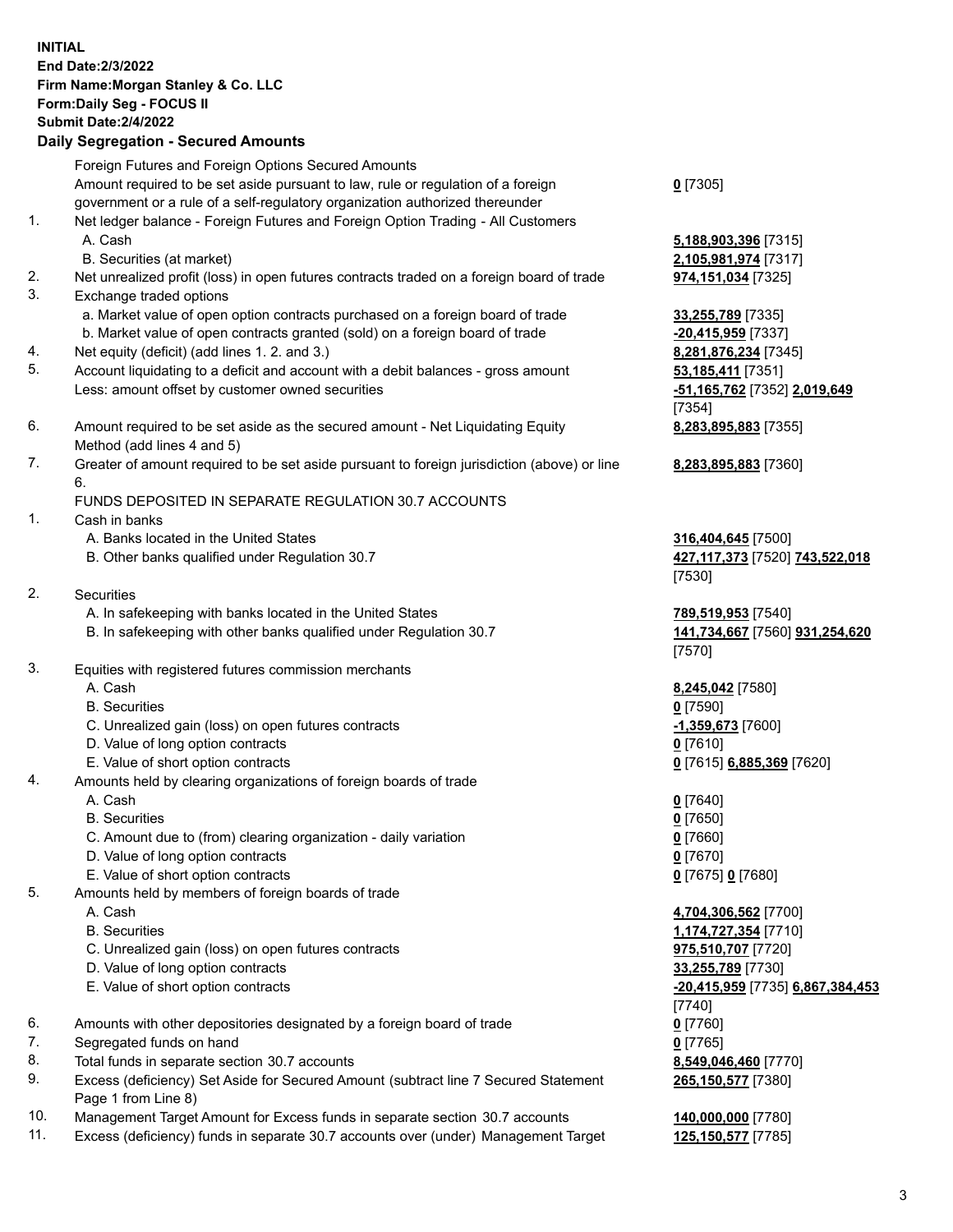**INITIAL End Date:2/3/2022 Firm Name:Morgan Stanley & Co. LLC Form:Daily Seg - FOCUS II Submit Date:2/4/2022 Daily Segregation - Segregation Statement** SEGREGATION REQUIREMENTS(Section 4d(2) of the CEAct) 1. Net ledger balance A. Cash **16,890,099,707** [7010] B. Securities (at market) **6,774,569,885** [7020] 2. Net unrealized profit (loss) in open futures contracts traded on a contract market **-1,179,964,533** [7030] 3. Exchange traded options A. Add market value of open option contracts purchased on a contract market **1,523,012,414** [7032] B. Deduct market value of open option contracts granted (sold) on a contract market **-951,391,213** [7033] 4. Net equity (deficit) (add lines 1, 2 and 3) **23,056,326,260** [7040] 5. Accounts liquidating to a deficit and accounts with debit balances - gross amount **770,447,270** [7045] Less: amount offset by customer securities **-769,046,818** [7047] **1,400,452** [7050] 6. Amount required to be segregated (add lines 4 and 5) **23,057,726,712** [7060] FUNDS IN SEGREGATED ACCOUNTS 7. Deposited in segregated funds bank accounts A. Cash **2,034,537,739** [7070] B. Securities representing investments of customers' funds (at market) **0** [7080] C. Securities held for particular customers or option customers in lieu of cash (at market) **1,835,669,575** [7090] 8. Margins on deposit with derivatives clearing organizations of contract markets A. Cash **14,171,358,466** [7100] B. Securities representing investments of customers' funds (at market) **0** [7110] C. Securities held for particular customers or option customers in lieu of cash (at market) **4,786,881,274** [7120] 9. Net settlement from (to) derivatives clearing organizations of contract markets **-112,804,000** [7130] 10. Exchange traded options A. Value of open long option contracts **1,523,012,414** [7132] B. Value of open short option contracts **-951,391,213** [7133] 11. Net equities with other FCMs A. Net liquidating equity **5,922,813** [7140] B. Securities representing investments of customers' funds (at market) **0** [7160] C. Securities held for particular customers or option customers in lieu of cash (at market) **0** [7170] 12. Segregated funds on hand **152,019,036** [7150] 13. Total amount in segregation (add lines 7 through 12) **23,445,206,104** [7180] 14. Excess (deficiency) funds in segregation (subtract line 6 from line 13) **387,479,392** [7190] 15. Management Target Amount for Excess funds in segregation **235,000,000** [7194]

16. Excess (deficiency) funds in segregation over (under) Management Target Amount Excess

**152,479,392** [7198]